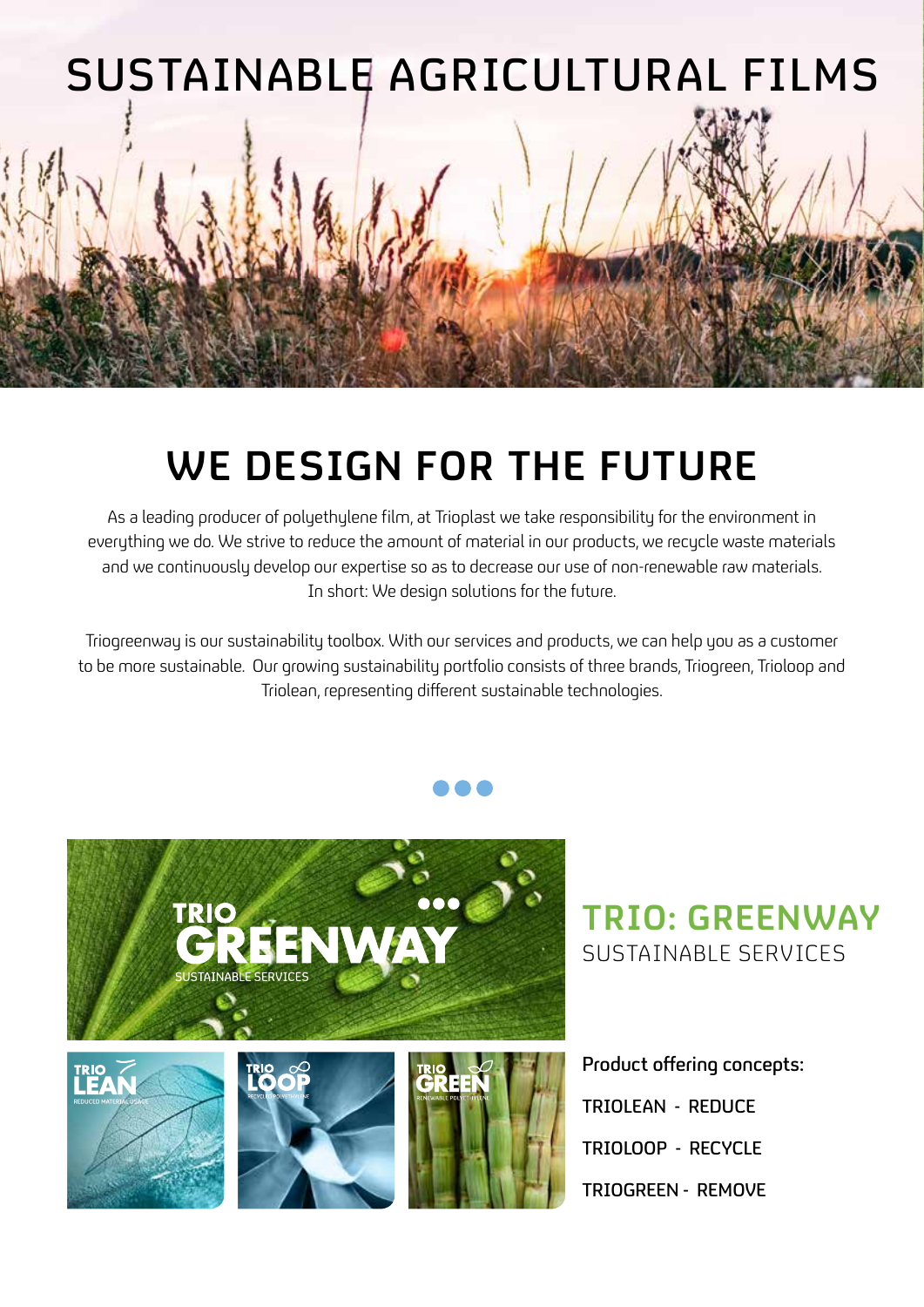

## **TRIO: GREENWAY**  SUSTAINABLE SERVICES

- We have leading expertise in making the use of stretch films as efficient and sustainable as possible
- To minimize impact on environment we must and contribute in many areas:
	- Be efficient by using products that are optimized for the application with as less material as possible
	- Reduce feed waste by using the right technology and quality products to minimize your silage losses
	- When applicable use products with recycled content
	- When applicable use products with green PE
	- Collect and sort plastic waste after usage for recycling
- We want all our customers to join in, into the circular chain. One way is to do it is Trio: Greenway.

## **OUR SERVICES TO LESS ENVIRONMENTAL IMPACT**

- SUSTAINABLE PRODUCT OFFERING Triolean, Trioloop, Triogreen
- PRODUCT GUIDES From each customers pre-conditions, the most efficient and sustainable product can be recommended
- TECHNICAL SUPPORT Supporting the customer to be more efficient and by that reducing the waste in the silage making
- SILAGE OUALITY TESTED PRODUCTS Our premium silage stretch products are tested by SLU (Swedish University of Agricultural Sciences) which proves high silage quality
- SILAGE MAKING EDUCATION In cooperation with our distributors we offer educations about professional silage making.
- SUPPORTING COLLECTING AND RECYCLING In all regions where we are present, we are supporting the implementation of National Collecting Schemes (NCS) to improve agri-waste recycling rate. i.e. APE, Svepretur, ERDE, Plasback
- **FRIOPLAST LCA (LIFE CYCLE ANALYSIS)** Supported by SimaPro, this is a method used to assess the overall environmental impact of a product's lifecycle. It is a good tool for understanding, which product that has less impact on the environment.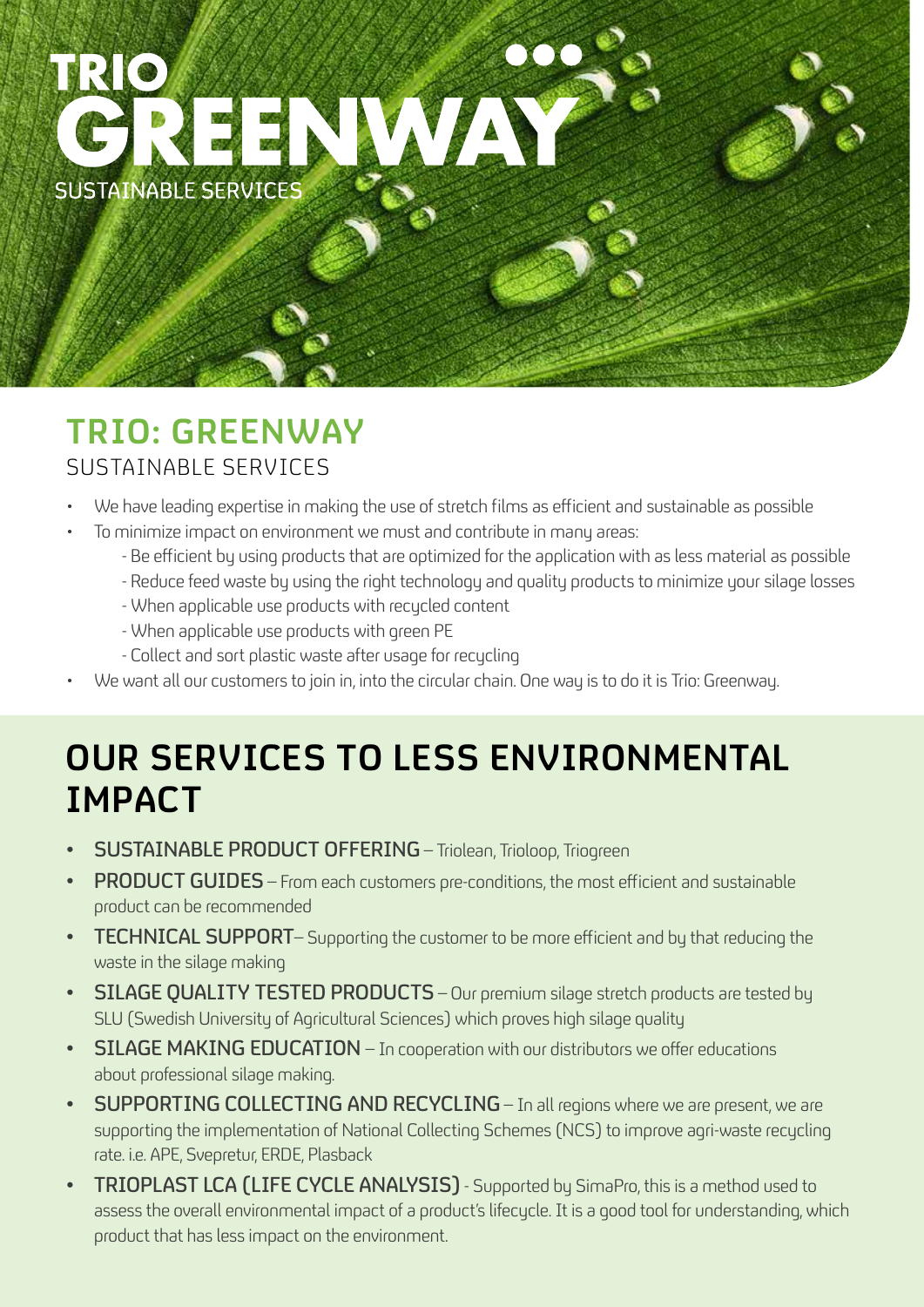

# **TRIOLEAN**

WITH SUSTAINED OR INCREASED PERFORMANCE

Substantial investments in the latest available technology for film production together with focused innovation is paving the way for dramatic reduction of the amount of material used in a product (up to 24% less material). Thinner products, with sustained or increased performance, enables us to create added value for both our customers and the environment.

In addition, we also work continuously with using as less material as possible in our own packagings without compromising on the quality.



I.e. Our Contractorwrap® packaging with no boxes for less waste and efficient reel handling

#### **TRIOLEAN ASSORTMENT OF SILAGE STRETCH**

1500 m/25µ 1700 m/25µ 1900 m/21µ 2100 m/19µ 2400 m/21µ 2700 2600 2500 2400 2300 2200 2100 2000 1900 1800 1700 1600 1500 1400 + 200 m/reel + 3 bales/reel 12% reel changes + 400 m/reel + 6 bales/reel 21% reel changes -16% PE + 600 m/reel + 9 bales/reel - 29% reel changes -24% PE + 900 m/reel + 13 bales/reel 38% reel changes -16% PE + 1100 m/reel + 16 bales/reel - 42% reel changes -24% PE 2600 m/19µ SAVING TIME, MONEY AND ENVIRONMENT

poet of the official effectivitet one greeter emblement The steps towards less impact on the environment and greater efficiency

*\*750 mm width of reels*

*Based on: Round bale 1,20 m, 6 layers of film, 55 % overlap, 70 % pre stretch, when comparing 1500 m film.*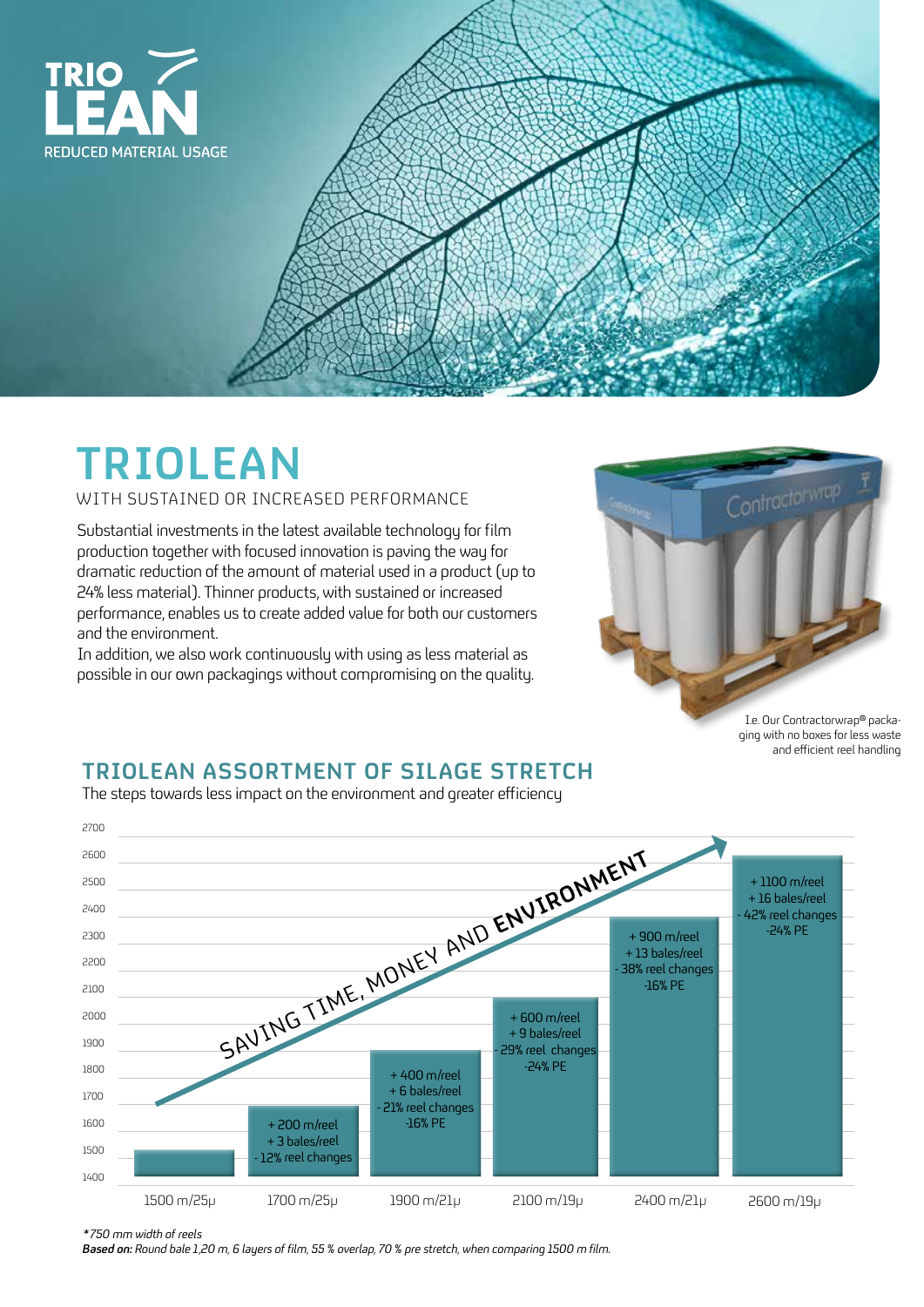

### **TRIOLOOP** RECYCLED POLYETHYLENE

Trioloop is our product offering for polyethylene film that contains recycled material.

By using recycled material, we decrease waste, reduce the carbon footprint and close the material loop. Leaning on our extensive experience in working with recycled polyethylene, we have refined both the quality of the material, and the processes used to produce high quality film with stable properties.



- High levels of PCR- Post Consumer Recycled (>25%).
- Single material construction, no barrier materials such as EVOH or PA.
- 100% recyclable
- Availability of thin silage sheet products which are both Trioloop and Triolean





## **TRIOGREEN** RENEWABLE POLYETHYLENE

Triogreen products are based on fossilfree green polyethylene with a very low carbon footprint. Our current green polyethylene is based on feedstock derived from sugarcanes. Having the same properties as fossilbased polyethylene, it can be used in all varieties of films and products.

As a pioneer in the market we offer a silage stretch film based on renewable polyethylene. Functionality and silage quality just as good as our premium films!